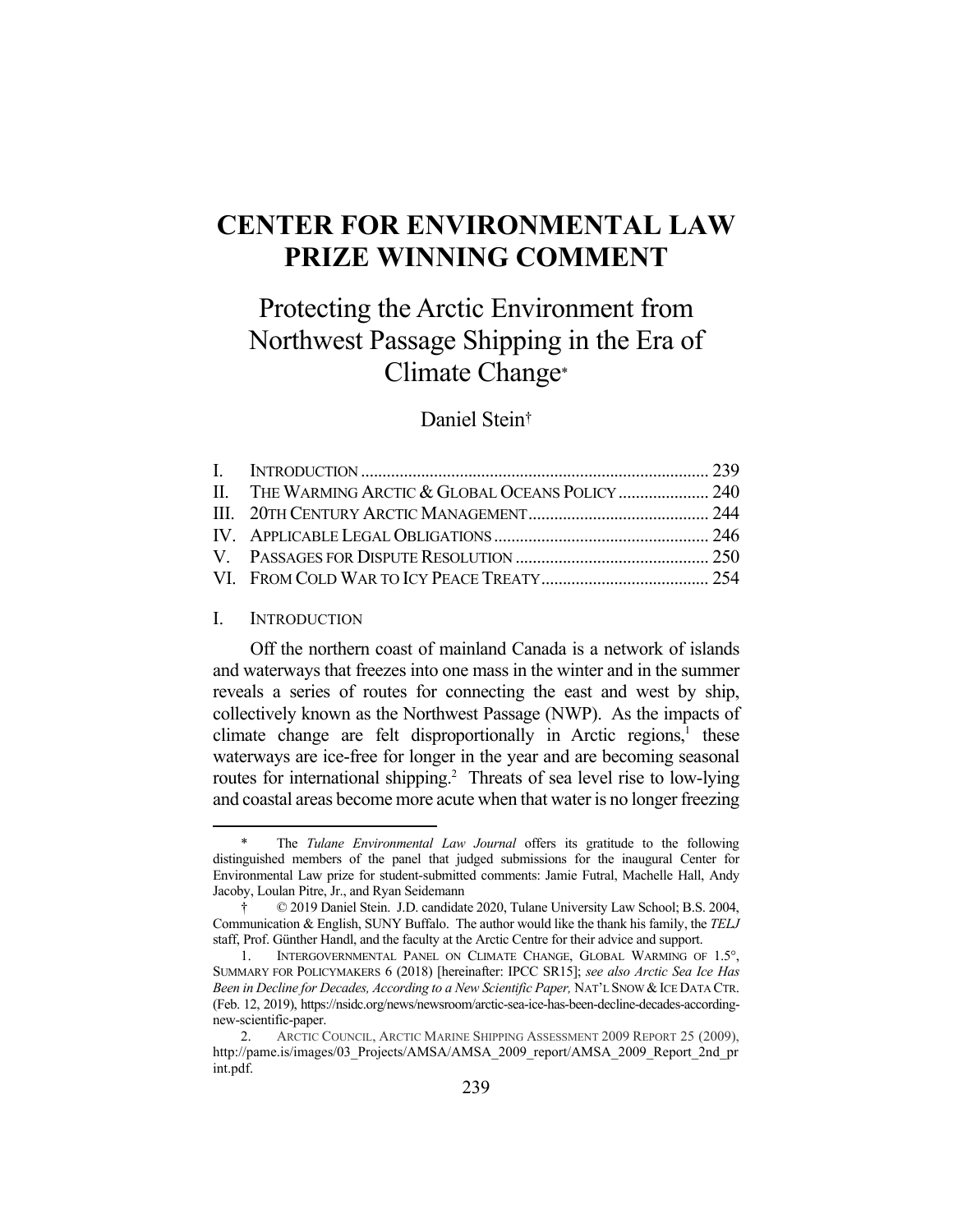into ice at the poles.<sup>3</sup> While situated in Canadian territory, the NWP is also governed by the Law of the Sea Convention (UNCLOS), which places requirements for environmental protection in Part XII as well as obligations to respect the freedom of navigation for commercial vessels passing through certain straits as reflected in Part III.4

 This Comment analyzes the conflict between these regimes as played out in the Canadian Arctic in this era of changing climate and extreme weather. Part II provides background about the emerging scientific consensus and the evolution of the global regime for protecting marine environments. Part III discusses Canadian and Russian domestic legislation and the American responses regarding implications for freedom of navigation. Part IV examines the applicable legal framework and Part V explores how that has been applied to similarly situated sea lanes. Part VI concludes by suggesting contours of a solution for protecting the Arctic environment without unjustifiably interfering with freedom of navigation.

## II. THE WARMING ARCTIC & GLOBAL OCEANS POLICY

 Since the start of satellite tracking in 1979, the amount of sea ice declined by 75% and is on a continued downward trend.<sup>5</sup> January 2018 was the lowest acreage of sea ice on record.<sup>6</sup> Accordingly, Russian and Canadian vessel tracking services report an increase in traffic of cruise ships, research vessels, pleasure craft, and cargo containers.<sup>7</sup>

 Thicker, multiyear ice now only covers 5% of its 1980 extent, replaced by younger thin ice, which is easier for ships to break.<sup>8</sup> Less heatreflecting ice means more heat-absorbing liquid during summer months of permanent sunshine. Less arctic ice also means more sub-arctic water:

 <sup>3.</sup> IPCC SR15, *supra* note 1, at 9.

 <sup>4.</sup> U.N. Convention on the Law of the Sea, *opened for signature* Dec. 10, 1982, 1833 U.N.T.S. 397 (entered into force Nov. 16, 1994) [hereinafter UNCLOS].

 <sup>5.</sup> James Overland et al., *The Urgency of Arctic Change*, POLAR SCI. (2018), https:// doi.org/10.1016/j.polar.2018.11.008.

 <sup>6.</sup> *New Year Lows Once Again*, NAT'L SNOW &ICE DATA CTR. (Jan. 7, 2019), http://nsidc. org/arcticseaicenews/2019/01/new-year-lows-once-again/.

 <sup>7.</sup> *State of the Environment: Trends in Shipping in the Northwest Passage and the Beaufort Sea*, GOV'T NORTHWEST TERRITORIES, https://www.enr.gov.nt.ca/en/state-environment/ 73-trends-shipping-northwest-passage-and-beaufort-sea (last updated May 29, 2015); *see also* Knut Einar Skodvin, *Arctic Shipping—Still Icy*, *in* CHALLENGES OF THE CHANGING ARCTIC 143, 150 (Myron H. Nordquist et al. eds., 2016).

 <sup>8.</sup> *New Year Lows Once Again, supra* note 6.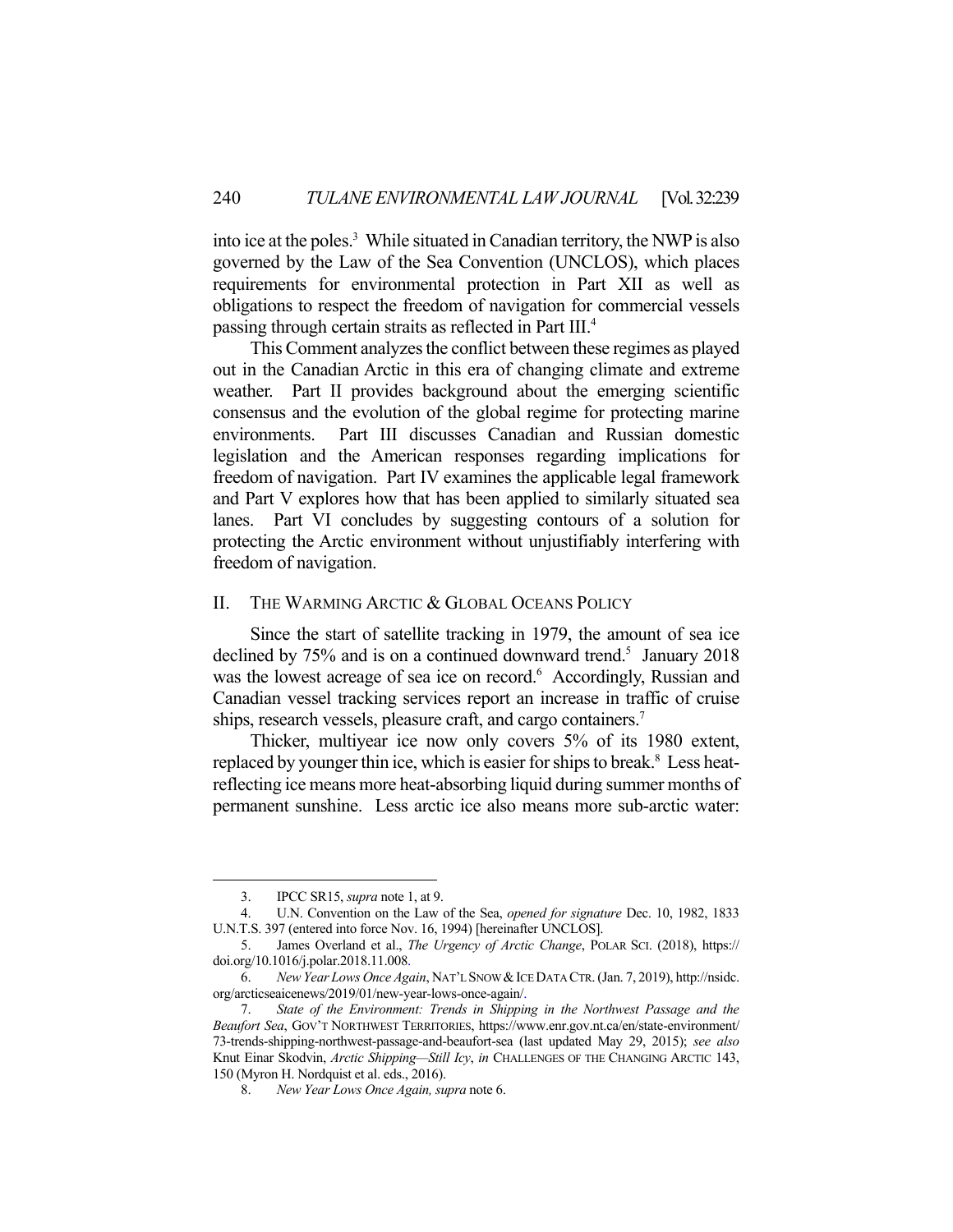glacier loss is responsible for 75% of sea level rise since 1971.<sup>9</sup> While satellite tracking is relatively new, receding ice has uncovered lands that have not been ice-free in more than  $40,000$  years.<sup>10</sup> Carbon dating and ice core samples in Canada and Greenland indicate this is the warmest century in the last  $115,000$  years.<sup>11</sup> Ironically, making the NWP more passable also increases the danger of the route as calving glaciers float south under the surface and pose a significant risk to vessels before melting into extreme flood events.<sup>12</sup>

Since the *Corfu Channel* Case<sup>13</sup> of 1949 and the 1958 Geneva Convention on the Territorial Sea and the Contiguous Zone,<sup>14</sup> sovereign vessels have enjoyed the right of non-suspendable innocent passage through sea lanes through territorial seas connecting two high-seas zones. U.S. Coast Guard Cutters voyaged the NWP during the Cold War in 1952 and 1957.<sup>15</sup> These freedoms were codified in UNCLOS, which entered into force in 1994.<sup>16</sup> In exchange for coastal states claiming longer distance off their coasts and enclosing many passages as territorial seas, Part III of UNCLOS provides an international regime governing "straits which are used for international navigation" that includes "the right of transit passage, which shall not be impeded" between two other zones of high seas freedoms.<sup>17</sup>

 In addition to this rights of navigation, UNCLOS Part XII provides the "first comprehensive regime for the protection and preservation of the marine environment under international law."18 The "obligation to protect and preserve the marine environment" in Article 192 and the measures that

 <sup>9.</sup> John A. Church et al., *2013: Sea Level Change, in* CLIMATE CHANGE 2013: THE PHYSICAL SCIENCE BASIS 1139 (2013), https://www.ipcc.ch/site/assets/uploads/2018/02/WG 1AR5 Chapter13 FINAL.pdf.

 <sup>10.</sup> Simon Pendleton, *Rapidly Receding Arctic Canada Glaciers Revealing Landscapes Continuously Ice-Covered for More than 40,000 Years*, NATURE COMM. (2019), https://www. nature.com/articles/s41467-019-08307-w.pdf.

 <sup>11.</sup> *Id.* at 2.

 <sup>12.</sup> *See Quick Facts on Icebergs*, NAT'L SNOW & ICE DATA CTR., https://nsidc.org/ cryosphere/quickfacts/icebergs.html (last visited May 2, 2019).

 <sup>13.</sup> Corfu Channel Case: Assessment of Compensation (United Kingdom v. Albania), 1949 I.C.J. 15, 244 (Dec. 15).

 <sup>14.</sup> Convention on the Territorial Sea and the Contiguous Zone, Apr. 29, 1958, 15 U.S.T. 1606, T.I.A.S. No. 5639, 516 U.N.T.S. 205.

 <sup>15.</sup> U.S. DEP'T OF STATE, LIMITS IN THE SEAS, NO. 112, UNITED STATES RESPONSE TO EXCESSIVE NATIONAL MARITIME CLAIMS 73 (1992).

 <sup>16.</sup> UNCLOS, *supra* note 4. Canada ratified UNCLOS on Nov. 13, 2003.

 <sup>17.</sup> *Id.* arts. 37-38.

 <sup>18.</sup> Nilüfer Oral, *Governance and Environmental Protection of Straits Used for International Navigation Under UNCLOS*, *in*LAW OF THE SEA:UNCLOS AS A LIVING TREATY 267, 271 (Jill Barrett & Richard Barnes eds., 2016).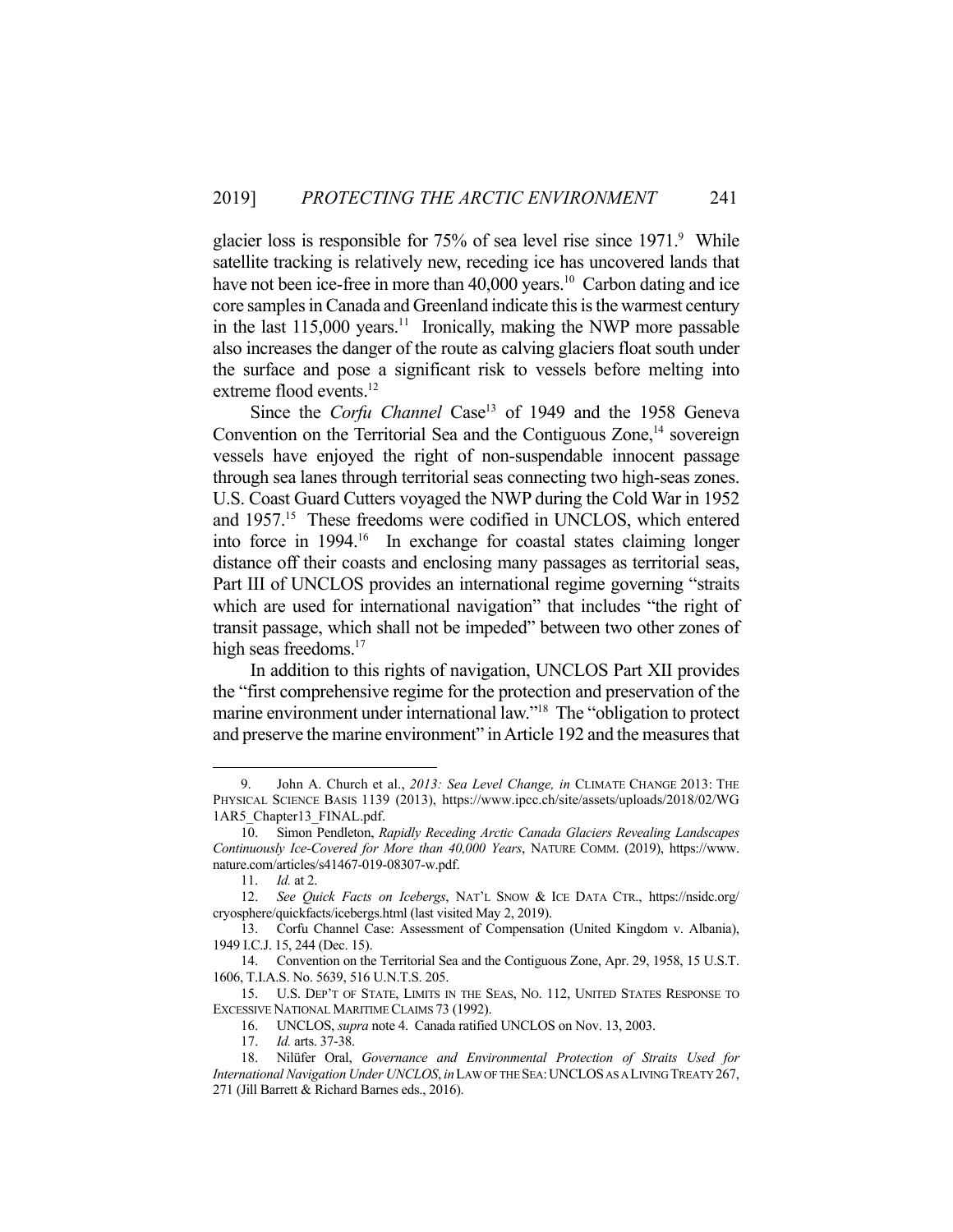States must take in Article 194 must be respectful of the new rights of transit passage, as States agree to "refrain from unjustifiable interference" against vessels in transit passage.<sup>19</sup> Included as Section 8 of Part XII is Article 234, "Ice-Covered Areas:"

Coastal States have the right to adopt and enforce non-discriminatory laws and regulations for the prevention, reduction and control of marine pollution from vessels in ice-covered areas within the limits of the exclusive economic zone, where particularly severe climatic conditions and the presence of ice covering such areas for most of the year create obstructions or exceptional hazards to navigation, and pollution of the marine environment could cause major harm to or irreversible disturbance of the ecological balance. Such laws and regulations shall have due regard to navigation and the protection and preservation of the marine environment based on the best available scientific evidence. $20$ 

 This provision was negotiated subsequent to Canada enacting the Arctic Waters Pollution Prevention Act in 1970, the year after the U.S. flagged Humble Oil tanker *SS Manhattan* attempted the voyage between the high seas zones.<sup>21</sup> Given the lack of interest by tropical nations, Article 234 granted Coastal States additional powers to manage such treacherous waters.

 While UNCLOS was being negotiated in the 1970s, several other global measures to protect the marine environment were also implemented. In 1972, the "Convention Concerning the Protection of the World Cultural and Natural Heritage" was adopted through the United Nations Educational, Scientific and Cultural Organization (UNESCO), recognizing that the "duty of ensuring the ... protection [and] conservation . . . of natural heritage . . . situated on its territory belongs primarily to that State."22 In 1973, the original International Convention for the Prevention of Pollution from Ships was signed, then updated in 1978 before entering into force in 1983.23 The Annexes to this convention

 <sup>19.</sup> UNCLOS, *supra* note 4, arts. 192, 194(4).

 <sup>20.</sup> *Id.* art. 234.

 <sup>21.</sup> *Voyage of the Manhattan*, ALASKA SCI. F. (Dec. 19, 1983), https://www.gi.alaska.edu/ ScienceForum/ASF6/639 [https://web.archive.org/web/20110128092409/https://www.gi.alaska.edu/ ScienceForum/ASF6/639]. The route through the high seas was modified when the *Manhattan* became stuck in the ice at the M'Clure Strait, requiring the assistance of a Canadian ice-breaker and rerouting through Canadian waters in the Peel Strait.

 <sup>22.</sup> Convention Concerning the Protection of the World Cultural and Natural Heritage, Nov. 16, 1972, 27 U.S.T. 37, 1037 U.N.T.S. 151.

 <sup>23.</sup> International Convention for the Prevention of Pollution from Ships, Nov. 2, 1973, 1340 U.N.T.S. 184; Protocol of 1978 Relating to the International Convention for the Prevention of Pollution from Ships, 1973, Feb. 17, 1978, 1340 U.N.T.S. 61 (entered into force Oct. 2, 1983)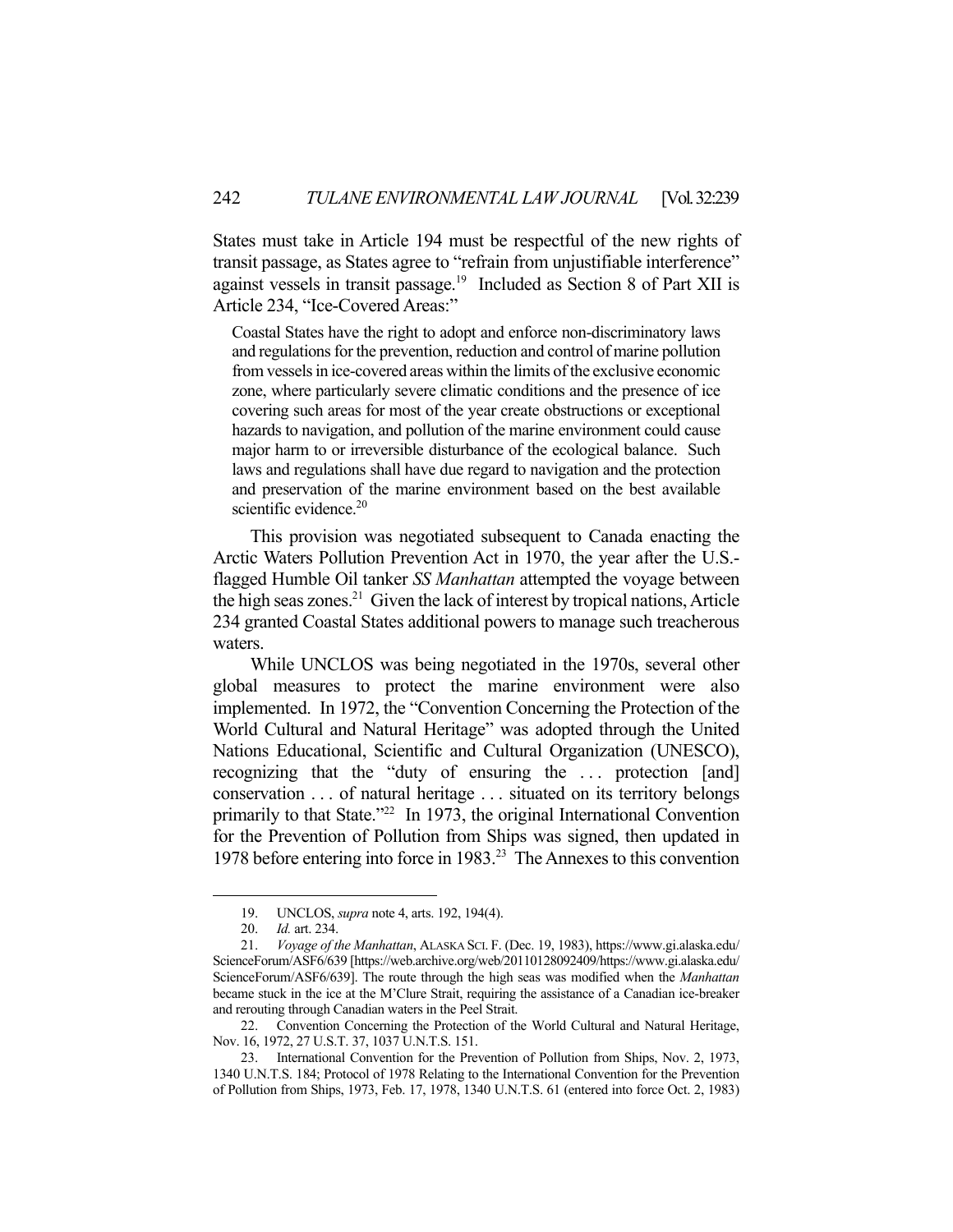describe preventative measures for oil and oily water (Annex I), noxious liquids (Annex II), other harmful substances (Annex III), sewage (Annex IV), and garbage (Annex V). $^{24}$ 

 After negotiating UNCLOS, efforts to protect certain exceptional sea areas resulted in the International Maritime Organization (IMO) adopting Guidelines for the Identification of Particularly Sensitive Sea Areas in 1991 and beginning the coordinating process for special rules for ships operating in polar waters.25 This progress was reflected in the 1992 "Earth Summit" Rio Declaration, proclaiming in Principle 4 that "environmental protection shall constitute an integral part of the development process and cannot be considered in isolation from it."26 The United Nations Conference on the Environment and Development (UNCED) also produced Agenda 21, recognizing the need for "better protected and managed ecosystems," tasking all states and the IMO with "assess[ing] the need for additional measures to address degradation of the marine environment."27 Polar-specific rules were released by the IMO in 2002 as *Guidelines for Ships Operating in Arctic Ice-Covered Waters*. 28 This document was continually revised to become the Polar Code, ratified in 2014 and implemented in 2017, formally appending safety and pollution standards to International Convention for the Prevention of Pollution from Ships, 1973 as modified by the Protocol of 1978 (MARPOL 73/78) and the Safety of Life at Sea (SOLAS) convention.29

<sup>[</sup>hereinafter MARPOL 73/78]. Annex II did not come into force until 1987, Annex V in 1988, Annex III in 1992, Annex IV in 2003, and Annex VI in 2005.

 <sup>24.</sup> *Id*.

 <sup>25.</sup> Int'l Maritime Org. [IMO] Res. A.720(17), Nov. 6, 1991; Leilei Zou, *Comparison of Arctic Navigation Administration Between Russia and Canada*, *in* CHALLENGES OF THE CHANGING ARCTIC, *supra* note 7, at 299.

 <sup>26.</sup> U.N. Conference on Environment and Development, *Rio Declaration on Environment and Development*, U.N. Doc. A/CONF.151/5/Rev. 1 (Vol. I), annex I, principle 4 (Aug. 12, 1992).

 <sup>27.</sup> U.N. Conference on Environment and Development, *Agenda 21* (1992), https:// sustainabledevelopment.un.org/content/documents/Agenda21.pdf; *see also* Suzanne Lalonde, *The IMO's PSSA Mechanism and the Northwest Passage Debate*, *in* POLAR OCEANS GOVERNANCE IN AN ERA OF ENVIRONMENTAL CHANGE 169-71 (T. Stephens & D. VanderZwaag eds., 2014).

 <sup>28.</sup> IMO, *Guidelines for Ships Operating in Arctic Ice-Covered Waters* (Dec. 23, 2002), https://www.gc.noaa.gov/documents/gcil\_1056-MEPC-Circ399.pdf.

 <sup>29.</sup> International Convention for the Safety of Life at Sea ch. V/11, V/12, XIV, art. 16(2)(f)(i), Nov. 1, 1974, 1184 U.N.T.S. 278 (entered into force May 25, 1980) [hereinafter SOLAS]; IMO, *International Code for Ships Operating in Polar Waters (Polar Code)*, MSC.385(94) (Nov. 21, 2014).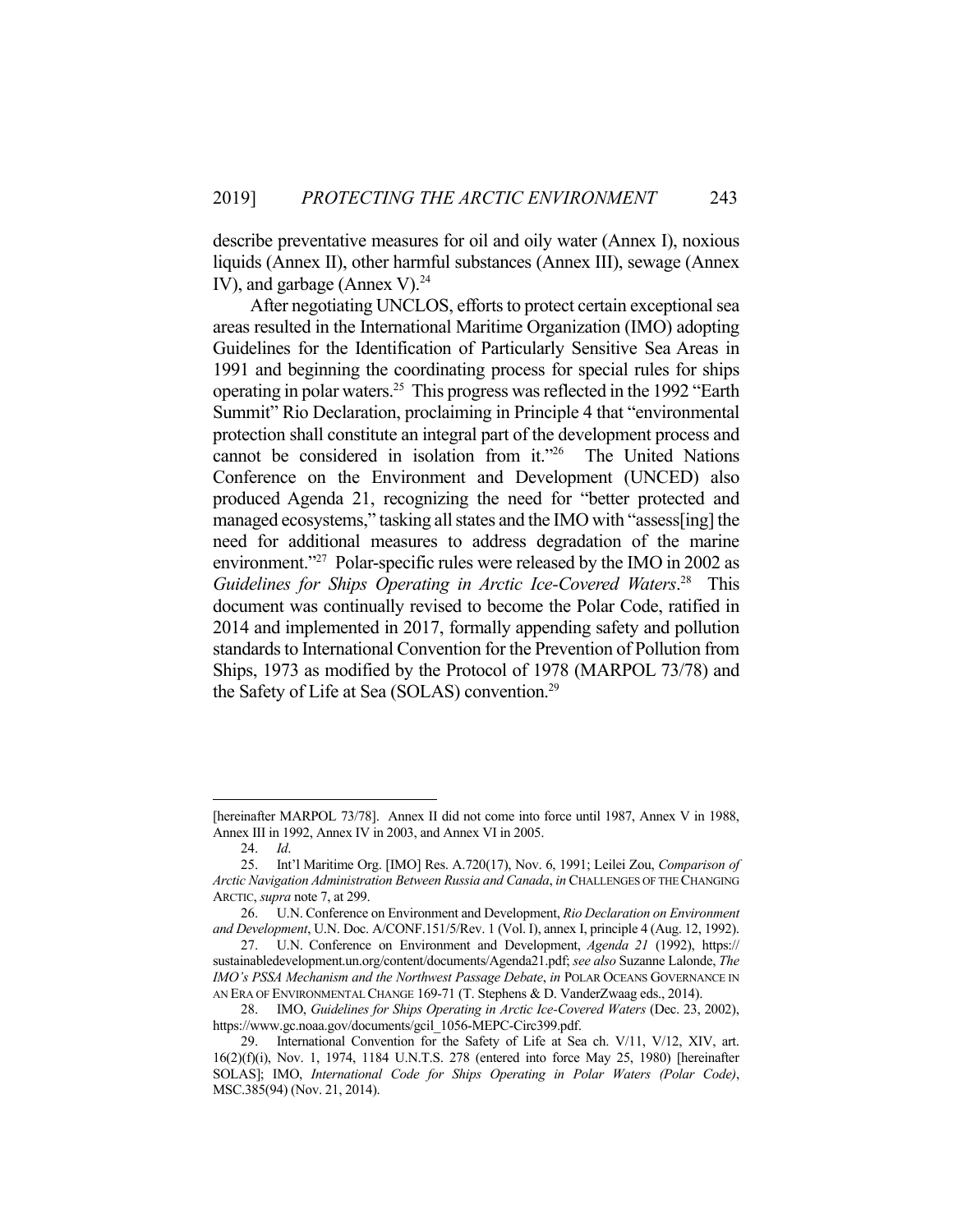#### III. 20TH CENTURY ARCTIC MANAGEMENT

 After the Canada Constitution Act of 1867, an 1880 Order in Council declared that everything north of the 49th parallel was domestic territory.<sup>30</sup> The subsequent Canada Act and Constitution Act of 1982<sup>31</sup> and 1993 Nunavut Land Claims Agreement<sup>32</sup> consolidated the British and Inuit claims to the Government of Canada.<sup>33</sup> In 1970, the Arctic Waters Pollution Prevent Act created waste restrictions and insurance requirements for all vessels passing through safety control zones that extended 100 nautical miles from the coast.<sup>34</sup> In 1973, Canada officially asserted that all of their territorial seas were historic internal waters,<sup>35</sup> and in 1985, it drew straight baselines around the entire Arctic Archipelago.<sup>36</sup> To avoid litigating the situation while facilitating vessel traffic and security obligations, Canada and the United States adopted the 1988 Agreement on Arctic Cooperation.37

 This agreement allows U.S. Coast Guard passage while "pledg[ing] that all navigation by U.S. icebreakers within waters claimed by Canada to be internal will be undertaken with the consent of the Government of Canada" and without "affect[ing] the respective positions of the Governments of the United States and of Canada on the Law of the Sea in this or other maritime areas or their respective positions regarding third parties."<sup>38</sup> The year after this agreement was signed, the Exxon Valdez

 <sup>30.</sup> Adjacent Territories Order, 1880 (U.K.) (formerly Order of Her Majesty in Council Admitting All British Possessions and Territories in North America and Islands Adjacent Thereto into the Union, July 31, 1880), https://www.justice.gc.ca/eng/rp-pr/csj-sjc/constitution/lawregloireg/p1t81.html; *see also* SARAH BONESTEEL, INDIAN & N. AFFAIRS CAN., CANADA'S RELATIONSHIP WITH INUIT: A HISTORY OF POLICY AND PROGRAM DEVELOPMENT (2006), https:// www.aadnc-aandc.gc.ca/DAM/DAM-INTER-HQ/STAGING/texte-text/inuit-book\_1100100016 901\_eng.pdf.

 <sup>31.</sup> Canada Act, 1982, c 11 (U.K.), part II, art. 35, *reprinted in* R.S.C. 1985, app. II, no. 44 (Can.); Constitution Act, 1982, *being* Schedule B to the Canada Act, 1982, c 11 (U.K.).

 <sup>32.</sup> Agreement Between the Inuit of the Nunavut Settlement Area and Her Majesty the Queen in Right of Canada (May 25, 1993), http://www.collectionscanada.gc.ca/webarchives/ 20071124140800/http://www.ainc-inac.gc.ca/pr/agr/pdf/nunav\_e.pdf.

 <sup>33.</sup> *See* Tony Penikett & Adam Goldenberg, *Closing the Citizenship Gap in Canada's North: Indigenous Rights, Arctic Sovereignty, and Devolution in Nunavut*, 22 MICH. ST. INT'L L. REV. 23 (2013).

 <sup>34.</sup> Arctic Waters Pollution Prevention Act, R.S.C., 1985, c. A-12 (Can.).

 <sup>35.</sup> ROBERT DUFRESNE, LIBRARY OF PARLIAMENT, CAN., PRB 07-47E, CONTROVERSIAL CANADIAN CLAIMS OVER ARCTIC WATERS AND MARITIME ZONES 2 (2008), http://publications. gc.ca/collections/collection\_2008/lop-bdp/prb/prb0747-e.pdf.

 <sup>36.</sup> Territorial Sea Geographical Coordinates (Area 7) Order, SOR/1985-872 (Can.).

 <sup>37.</sup> Agreement Between the Government of Canada and the Government of the United States of America on Arctic Cooperation, Can.-U.S., Jan. 11, 1988, T.I.A.S. 11565, https://treaties. un.org/doc/publication/unts/volume%201852/volume-1852-i-31529-english.pdf.

 <sup>38.</sup> *Id*.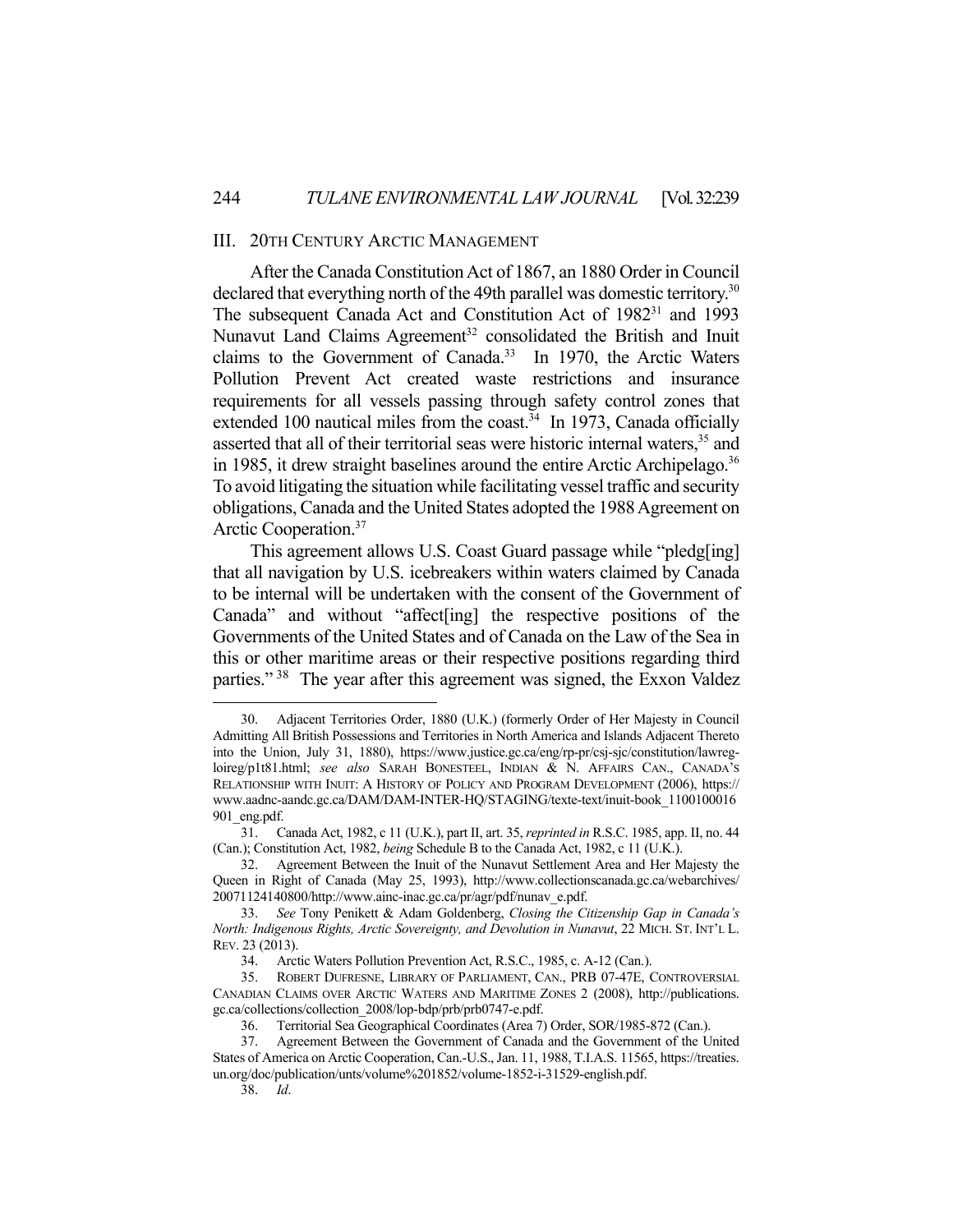ran aground in the Prince William Sound, spilling 10.8 million gallons of crude oil.39 Shortly after the spill, Finland invited the other seven Arctic nations to start forming what would become the Arctic Council with the 1996 Ottawa Declaration.40 In May of 2008, the five Arctic Ocean littoral states met in Ilulisat to agree that UNCLOS "provides for important rights and obligations concerning . . . the protection of the marine environment, including ice-covered areas [and] freedom of navigation."<sup>41</sup> Later that year, Canada announced they would extend their pollution control zone system (NORDREG) to 200 nautical miles and require mandatory reporting.42 This claim received immediate protests from the international community, including the United States.<sup>43</sup> Canada has also not issued Traffic Separation Schemes for the Arctic.44

 In 2009 the Canadian Government signed a memorandum of understanding with the Qikiqtani Inuit Association (QIA) to develop the eastern entrance of the NWP into the Tallurutiup Imanga National Marine Conservation Area.<sup>45</sup> Since then, funding was allocated, boundaries were negotiated, and the final management plan and Inuit Impact and Benefit Agreement are expected to be complete by April 2019. This will formalize the creation of Canada's newest National Marine Conservation Area<sup>46</sup> in recognition of the area as home to most of the world's narwhals and significant populations of bowhead and beluga whales, walrus, seals, polar

 <sup>39.</sup> *Details About the Accident*, EXXON VALDEZ OIL SPILL TR. COUNCIL (Feb. 1990), http://www.evostc.state.ak.us/index.cfm?FA=facts.details.

 <sup>40.</sup> Arctic Council, Declaration on the Establishment of the Arctic Council (Sept. 19, 1996), https://oaarchive.arctic-council.org/bitstream/handle/11374/85/EDOCS-1752-v2-ACMM CA00 Ottawa 1996 Founding Declaration.PDF?sequence=5&isAllowed=y.

 <sup>41.</sup> Arctic Ocean Conference, The Ilulissat Declaration (May 28, 2008), https://www. regjeringen.no/globalassets/upload/ud/080525\_arctic\_ocean\_conference-\_outcome.pdf.

 <sup>42.</sup> Press Release, Stephen Harper, Prime Minister of Can., PM Announces Government of Canada Will Extend Jurisdiction over Arctic Waters (Aug. 27, 2008), https://pm.gc.ca/eng/ media.asp?id=2248 [https://web.archive.org/web/20080906065156/https://pm.gc.ca/eng/media. asp?id=2248].

 <sup>43.</sup> J. ASHLEY ROACH & ROBERT W. SMITH, EXCESSIVE MARITIME CLAIMS 189-90 (3d ed. 2012); *see also* U.S. DEP'T OF STATE, LIMITS IN THE SEAS, NO. 112, UNITED STATES RESPONSE TO EXCESSIVE NATIONAL MARITIME CLAIMS 73 (1992).

 <sup>44.</sup> MICHAEL BYERS, ARCTIC OIL: CANADA'S CHANCE TO GET IT RIGHT 38 (2016), https:// byers.typepad.com/files/michaelbyers\_knowledgesynthesisreport\_arcticoil\_18may2016.pdf.

 <sup>45.</sup> *National Marine Conservation Areas, Timeline and Next Steps*, PARKS CAN., https://www.pc.gc.ca/en/amnc-nmca/cnamnc-cnnmca/tallurutiup-imanga/chronologie-timeline (last updated May 24, 2018).

 <sup>46.</sup> Beth Brown, *QIA, Feds Lay Groundwork for Inuit Benefits Deal on Marine Area*, NUNATSIAQ NEWS (Dec. 6, 2018), https://nunatsiaq.com/stories/article/qia-feds-lay-groundworkfor-inuit-benefits-deal-on-marine-area/.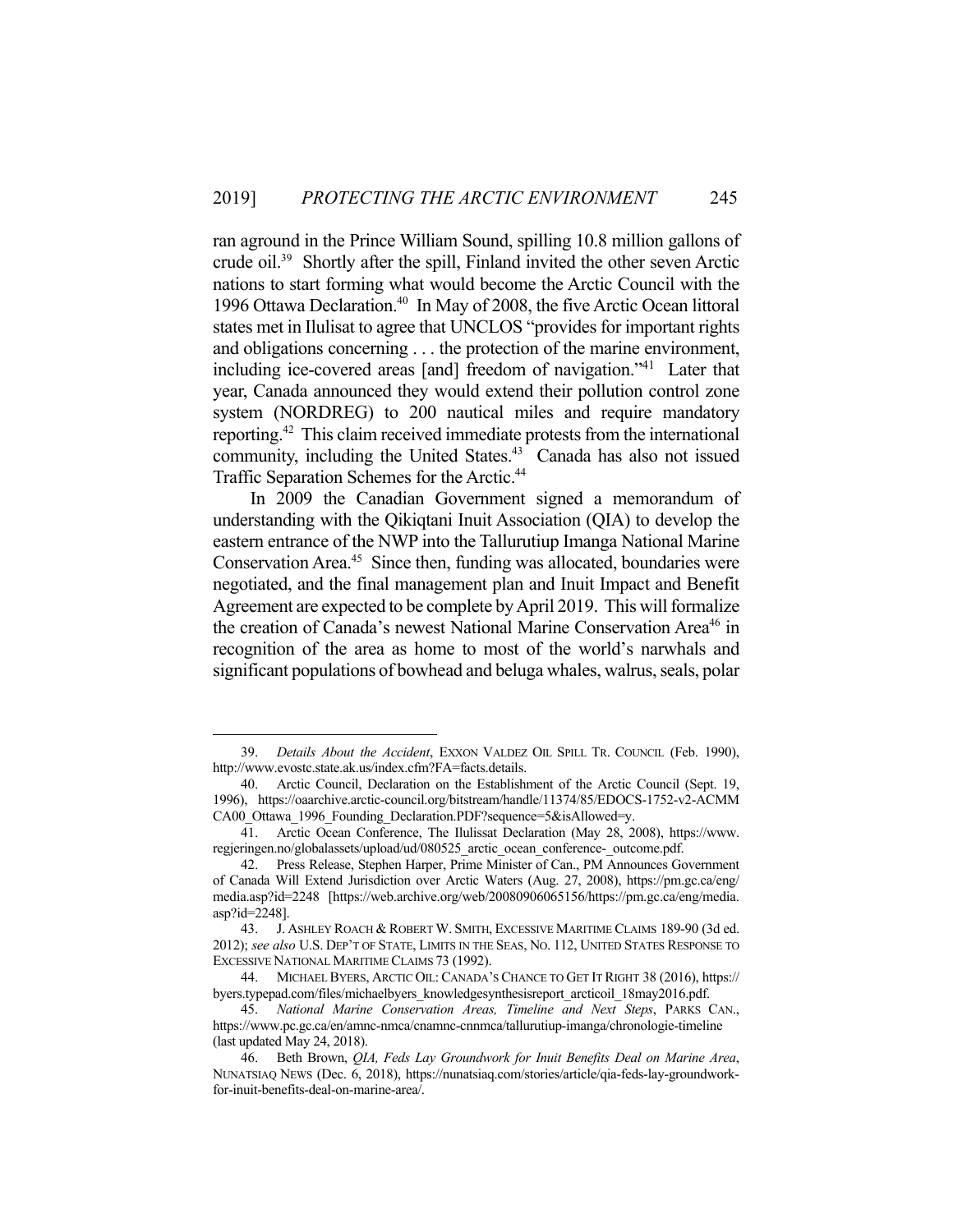bears, seabirds, and fish. Canada's most recent tentative list of World Heritage Sites includes Tallurutiup Imanga.<sup>47</sup>

 In contrast to Canada's efforts to close the NWP is Russia's desire to economically develop their northern coast. Prior to negotiating Article 234, the Soviet Union declared their Arctic coast as internal waters in 1960 with national jurisdiction to the limits of their Exclusive Economic Zone (EEZ).48 Their modern Arctic expansion began with the 2008 "Basics of the State Policy of the Russian Federation in the Arctic for the Period up to 2020 and Beyond."49 This law implemented mandatory reporting for foreign vessels with compulsory icebreaking and pilotage, including a Chinese government research vessel *Xuelong*. 50 In 2013, the Russian government issued new "Rules of Navigation in the Water Area of the Northern Sea Route," in hopes of rivaling the Panama Canal with a shorter and slightly cheaper route.<sup>51</sup> In 2016, the Northern Sea Route Administration (NSRA) issued 718 permits for the Northern Sea Route, including  $20\%$  to foreign commercial vessels.<sup>52</sup> Compliance with NSRA's fees and lack of sovereign vessel transit can act as an emerging acquiescence to this domestic legal regime.<sup>53</sup> The navigation period is currently five months, but warming trends and stronger vessels could add up to one more month, leading to questions about application of Article 234's requirement that areas be ice-covered for "most of the year."<sup>54</sup>

#### IV. APPLICABLE LEGAL OBLIGATIONS

 As affirmed in Ilulisat, UNCLOS creates the regime for straits used for international navigation and limits the sovereignty and jurisdiction of coastal states bordering such straits when that water would otherwise be part of their territorial sea.<sup>55</sup> Whereas innocent passage through territorial seas allows coastal states to use domestic legislation to require tankers, nuclear-powered ships, and other dangerous vessels to confine their

 <sup>47.</sup> *World Heritage Sites in Canada, Canada's Tentative List, Sirmilik National Park and the Proposed Tallurutiup Imanga National Marine Conservation Area, Nunavut*, PARKS CAN., https://www.pc.gc.ca/en/culture/spm-whs/indicative-tentative/sirmilik (last updated Dec. 20, 2017).

 <sup>48.</sup> Zou, *supra* note 25, at 290.

 <sup>49.</sup> Russian Federation Policy for the Arctic to 2020 (Mar. 30, 2009), *translation at* http://www.arctis-search.com/Russian+Federation+Policy+for+the+Arctic+to+2020.

 <sup>50.</sup> Zou,*supra* note 25, at 291.

Sean Fahey, *Access Control: Freedom of the Seas in the Arctic and the Russian Northern Sea Route Regime*, 51 HARV. NAT'L SEC.J. 154, 168 (2018).

 <sup>52.</sup> *Id.* at 154, 196.

 <sup>53.</sup> *Id*. at 170.

 <sup>54.</sup> Zou, *supra* note 25, at 289.

 <sup>55.</sup> UNCLOS, *supra* note 4, art. 34.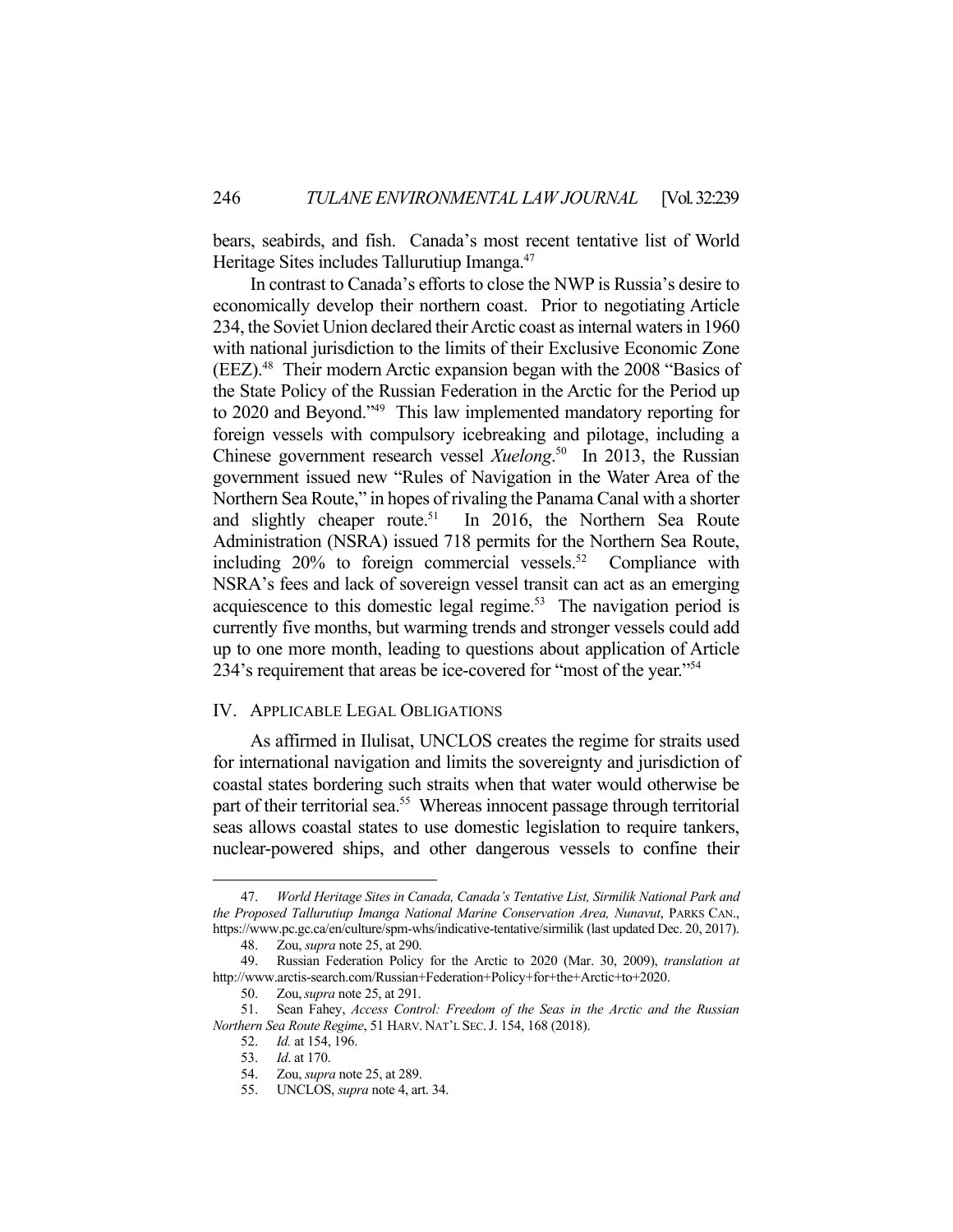passage through specific sea lanes, coastal states must seek approval from the International Maritime Organization for such lanes in straits used for international navigation.<sup>56</sup> These limited competencies are supplemented somewhat by the powers provided in Article 42, including the adoption of laws and regulations respecting "the prevention, reduction and control of pollution, by giving effect to applicable international regulations regarding the discharge of oil, oily wastes and other noxious substances in the strait."<sup>57</sup> This difference is also reflected in the duties of ships in transit passage in Article 39, requiring compliance "with generally accepted international regulations, procedures and practices for the prevention, reduction and control of pollution from ships."<sup>58</sup> As such, vessels using straits for international navigation must only comply with traffic separation schemes, fishing and research prohibitions, and international regulations for the prevention, reduction, and control of vessel-source pollution.

 At the time UNCLOS was signed, these "international regulations" referenced the MARPOL 73/78 restrictions on regulation, the prevention of pollution by oil (Annex I) and "noxious liquid substances in bulk" (Annex II).<sup>59</sup> However, the additional MARPOL 73/78 Annexes regulating ship sewage, ship garbage, and ship source pollution appear outside of the competences allowable under the language of Article  $42(1)(b).<sup>60</sup>$  Article 237(2) also states explicitly that the "obligations" assumed by States under special conventions, with respect to the protection and preservation of the marine environment, shall be carried out in a manner consistent with the general principles and objectives of [UNCLOS]."61 For User states, this language reserves passage rights from additional obligations presented in MARPOL 73/78 and the United Nations Framework Convention on Climate Change instruments. For Canada and Russia, savings clauses in MARPOL 73/78 (Article 9(2)) and SOLAS (Chapter XIV, Regulation 2.5), were intended to preserve Article 234 powers against the requirements for international consultation. $62$ 

 <sup>56.</sup> *Compare id.* art. 22(2), *with id.* art. 41(2).

UNCLOS, *supra* note 4, art. 42(b).

<sup>57.</sup> **UNCLOS**, *suprement* 58. *Id.* art. 39(2)(b).

 <sup>59.</sup> *See* MARPOL 73/78, *supra* note 23, annexes I, II.

 <sup>60.</sup> *See id.* annexes III-VI.

 <sup>61.</sup> UNCLOS, *supra* note 4, art. 237(2).

 <sup>62.</sup> MARPOL 73/78, *supra* note 23, art. 9(2); SOLAS, *supra* note 29, ch. XIV; *see also* J. Ashley Roach, *Arctic Navigation: Recent Developments*, *in* CHALLENGES OF THE CHANGING ARCTIC, *supra* note 7, at 231-41.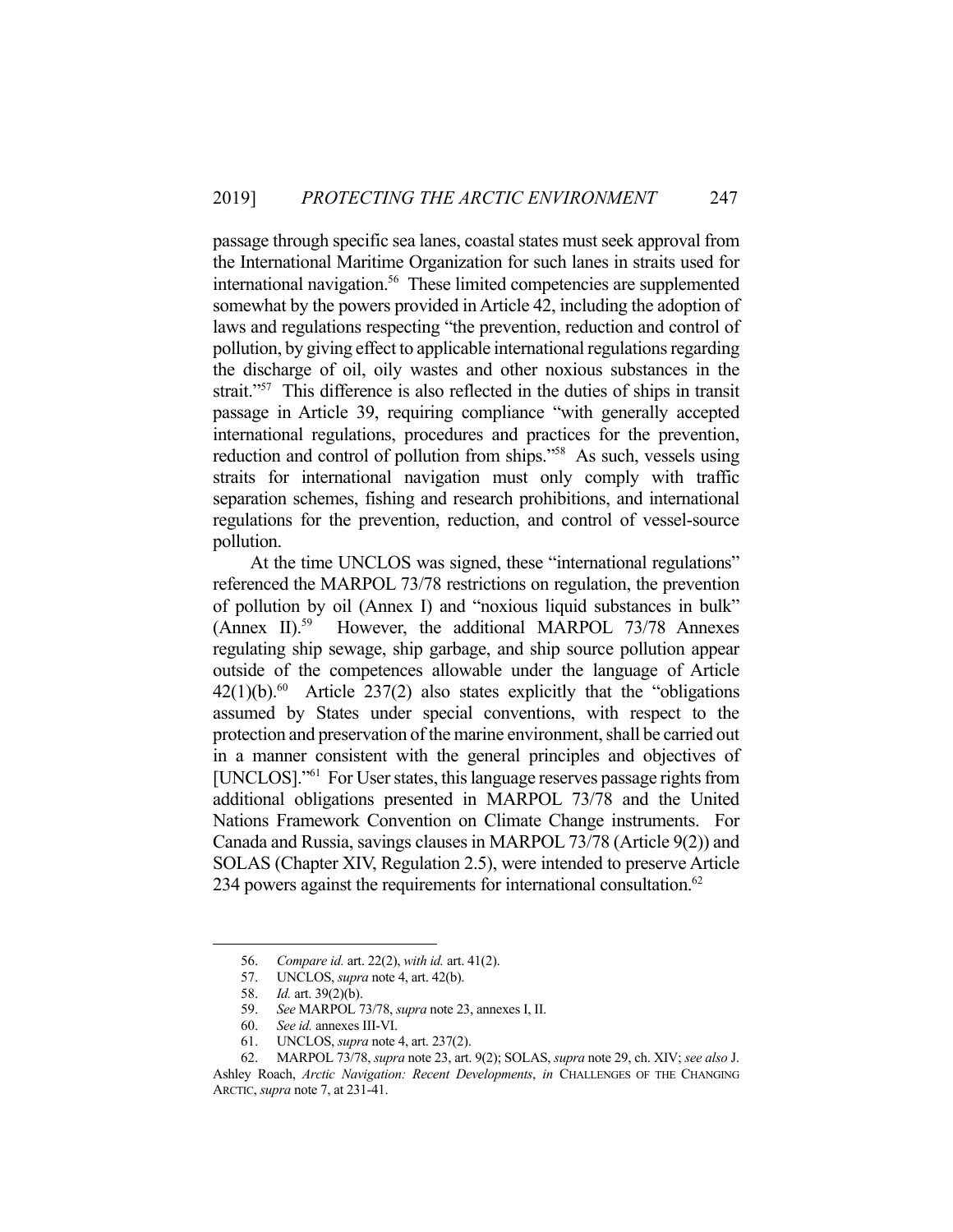While coastal states shall not impede the right of transit passage provided in Part III under Article 38(1), Part XII creates an obligation to protect and preserve the marine environment while only refraining from "unjustifiable interference" with rights and duties of transit passage under Article 194(4). While domestic legislation is disfavored, States bordering straits are empowered to cooperate with User States "for the prevention, reduction and control of pollution from ships" under Article 43.<sup>63</sup> This approach is enhanced by Article 197, which directs states to "cooperate . . . on a regional basis, directly or through competent international organizations, in formatting and elaborating international rules, standards and recommended practices . . . for the protection and preservation of the marine environment."64 Additional coastal state measures to combat pollution from vessels contained in Article 211 regarding "special circumstances" are specifically disclaimed in Article 233 from applying to transit passage.<sup>65</sup>

 While international action is clearly preferred through UNCLOS Part XII, Article 234 does provide coastal states with the "right to adopt and enforce non-discriminatory laws and regulations for the prevention, reduction and control of marine pollution from vessels in ice-covered areas." This right is qualified to only exist

within the limits of the exclusive economic zone[,] where particularly severe climatic conditions and the presence of ice covering such areas for most of the year create obstructions or exceptional hazards to navigation, and pollution of the marine environment could cause major harm to or irreversible disturbance of the ecological balance.<sup>66</sup>

In addition, "[s]uch laws and regulations shall have due regard to navigation and the protection and preservation of the marine environment based on the best available scientific evidence."67 Due regard for navigation appears to recognize actions that do not hamper or impede passage but, like the prohibition against 'unjustifiable interference' in Article 194(4), does not contain a functional definition of acceptable unilateral state action. In addition, the reservations afforded straits for international navigation in Article 233 do not reference Article 234.68 The application of Article 234 requires three conditions: severe climatic

 <sup>63.</sup> UNCLOS, *supra* note 4, art. 43(b).

 <sup>64.</sup> *Id*. art. 197.

 <sup>65.</sup> *Id*. arts. 211(6), 233.

 <sup>66.</sup> *Id*. art. 234.

 <sup>67.</sup> *Id*.

 <sup>68.</sup> Donald M. McRae, *The Negotiation of Article 234, in* POLITICS OF THE NORTHWEST PASSAGE 104, 110 (Franklyn Griffiths ed., 1987).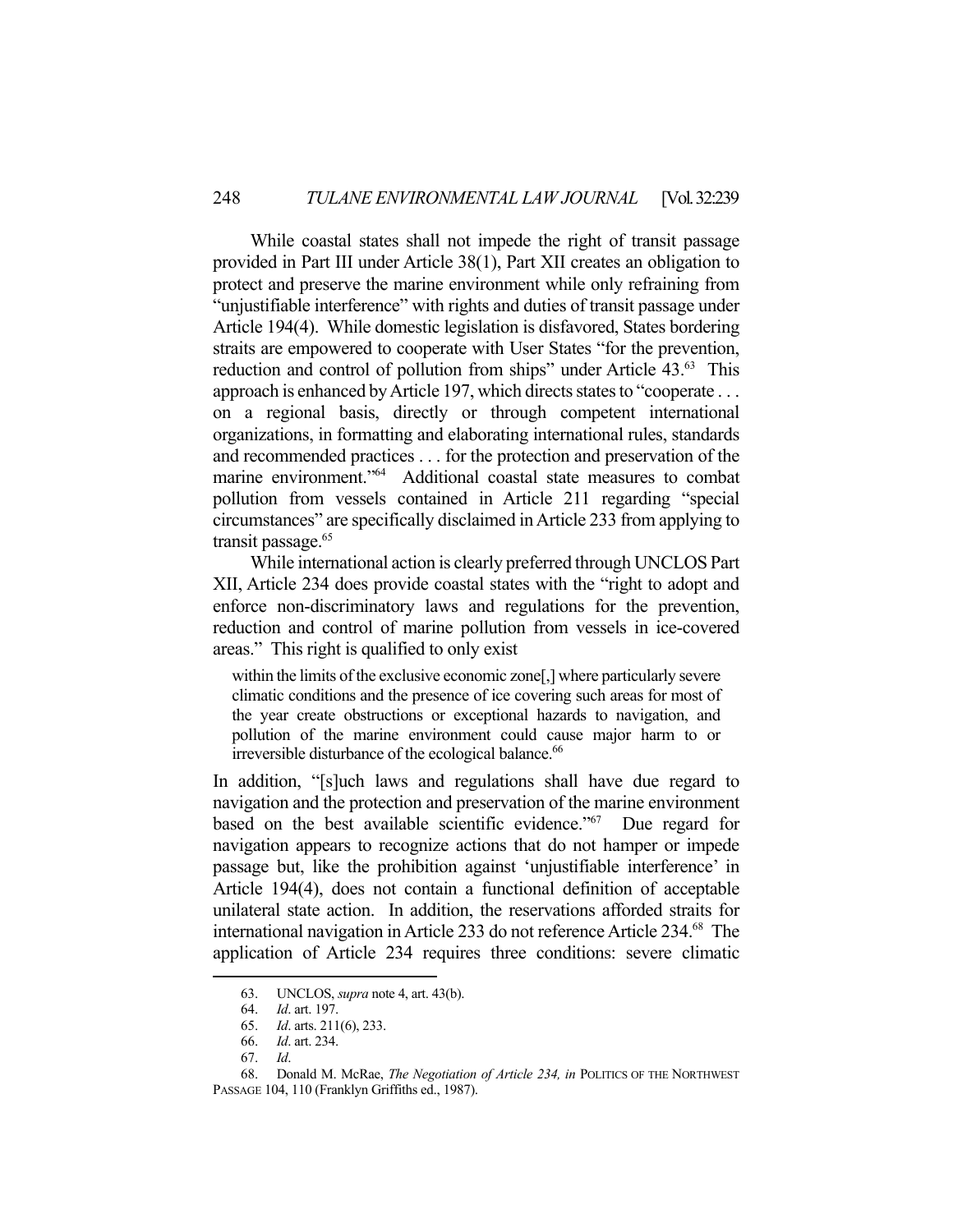conditions, the potential to cause irreversible disturbances to ecological balance, and the presence of ice-covered areas. $69$  While the first two conditions still exist, the reduction of ice cover due to global warming has led to a reconsideration of the applicability of this provision.<sup>70</sup> Though ice-tracking satellites has made it easier to quantify the total cover, yearly fluctuations and the potential of the provision coming into and out of applicability would create a confusing regime.<sup>71</sup> At one end, Canada argues that 10% ice coverage for at least six months and a day every year is necessary, while the United States argues that Article 234 may no longer be applicable to all of Canada's arctic waters due to "a lack of persistent ice cover."72 Fundamental changes in conditions that acted as a basis of signing a treaty are interpreted through article 62(1) of the 1969 Vienna Convention of the Law of Treaties (VCLT), which suggests that such unforeseen circumstances may have implications for nullifying all national laws adopted under Article 234.73

 The last clause of Article 234 also requires all national regulations be based on the "best available scientific evidence."74 A recent study by the Canadian Hydraulics Center concluded that NORDREG zones did not have a solid foundation in available science, thus questioning Canada's reliance on Article 234 to require compliance from foreign vessels.<sup>75</sup> Canada's recent increases in funding for Arctic science, as well as recent scientific studies under the Arctic Council, may fill in many of the gaps left by the NORDREG regime. Hydrographic surveys in the NWP may also be carried out by non-Canadian nations after passage of the Agreement on Enhancing International Arctic Scientific Cooperation.<sup>76</sup> However, Article 6.2 of this agreement states that marine research shall be carried out consistent with UNCLOS, which does not allow for scientific activity in straits used for international navigation, although these straits have the greatest need for modern hydrographic surveying that would

 <sup>69.</sup> UNCLOS, *supra* note 4, art. 234.

 <sup>70.</sup> *See* Fahey, *supra* note 51, at 177.

 <sup>71.</sup> P.E. Steinberg, *Steering Between Scylla and Charybdis: The Northwest Passage as Territorial Sea*, 45 OCEAN DEV. & INT'L L. 84, 90-92 (2014).

 <sup>72.</sup> *Id.* at 99.

 <sup>73.</sup> Vienna Convention on the Law of Treaties (1969), 1155 U.N.T.S. 331 art. 61(1).

 <sup>74.</sup> UNCLOS, *supra* note 4, art. 234.

 <sup>75.</sup> Peter Luttmann, *Ice-Covered Areas Under the Law of the Sea Convention: How Extensive Are Canada's Coastal State Powers in the Arctic?*, *in* 29 OCEAN YEARBOOK 85, 119 (A. Chircop et al. eds., 2015).

 <sup>76.</sup> Agreement on Enhancing International Arctic Scientific Cooperation (May 11, 2017), https://oaarchive.arctic-council.org/handle/11374/1916.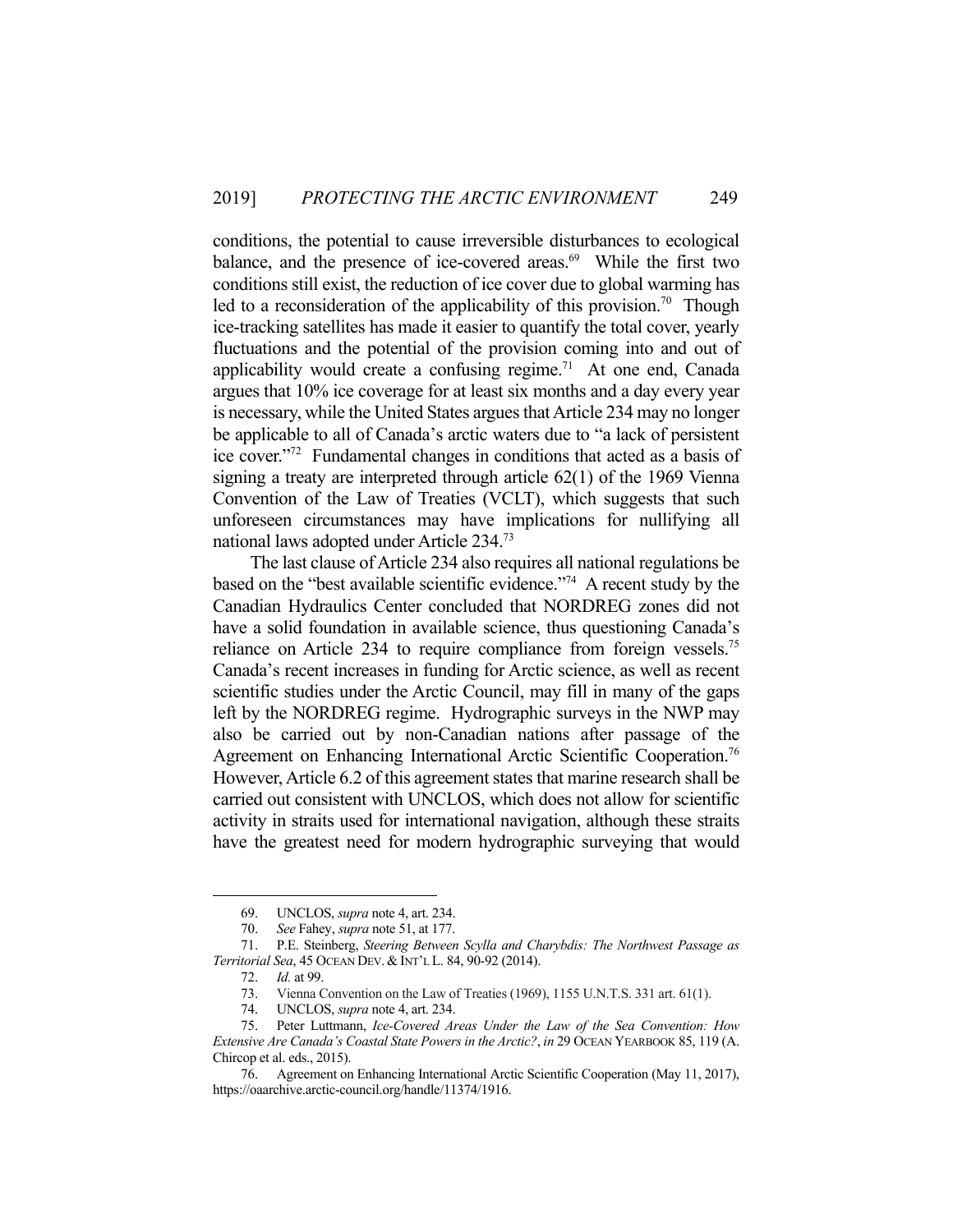advance the safety of international vessels exercising their passage rights.77

 Since the passage of UNCLOS, several additional multilateral environmental agreements covering the marine environment have come into force. In 1993, the Convention on Biological Diversity (CBD) came into force following the 1992 UNCED.78 While this treaty enshrines principles of marine conservation and sustainability, Article 22 requires application consistent with rights under UNCLOS.79 In addition to the CBD, the 1992 UNCED Summit resulted in the adoption of Agenda 21, which includes Article 17 relating to "protection of the oceans [and] all kinds of seas."80 While this agreement also reflects the rights and obligations of UNCLOS, it is also designed to reflect "new approaches to marine and coastal area management and development, at the national, subregional, regional and global levels."81 The enumerated "[m]anagement-related activities" are certainly more detailed than the environmental protection regime for coastal States than UNCLOS, but there is still a push for action at "appropriate levels," which, for regulations of straits used for international navigation, remains at the international, rather than domestic, level.<sup>82</sup>

### V. PASSAGES FOR DISPUTE RESOLUTION

 While clearly favoring international cooperation, UNCLOS Part XV is dedicated to the "Settlement of Disputes" through "peaceful means," providing state parties with a choice of forums, including the International Tribunal for the Law of the Sea (ITLOS), the International Court of Justice, or arbitration tribunals constituted in accordance with Annexes VII or VIII.<sup>83</sup> Since neither Russia or Canada chose one of these methods on ratification, any dispute involving different interpretations of UNCLOS would be heard by a binding Annex VII Arbitral Tribunal.<sup>84</sup> These two nations also cited the exceptions in Article 298 upon ratification, removing

 <sup>77.</sup> *Id.* art. 6.2.

 <sup>78.</sup> Convention on Biological Diversity 1992, June 5, 1992, 31 I.L.M. 818.

 <sup>79.</sup> *Id.* art. 22.

 <sup>80.</sup> U.N. Conference on Environment and Development, *Report of the United Nations Conference on Environment and Development*, U.N. Doc. A/CONF.151/26 (vol II) (Aug. 13, 1992), https://www.un.org/documents/ga/conf151/aconf15126-2.htm.

 <sup>81.</sup> *Id.* art. 17.1.

 <sup>82.</sup> *Id.* art. 17.6(b).

 <sup>83.</sup> UNCLOS, *supra* note 4, arts. 280, 287.

 <sup>84.</sup> Robert Beckman, *UNCLOS Dispute Settlement Regime and Arctic Legal Issues*, *in* CHALLENGES OF THE CHANGING ARCTIC, *supra* note 7, at 575.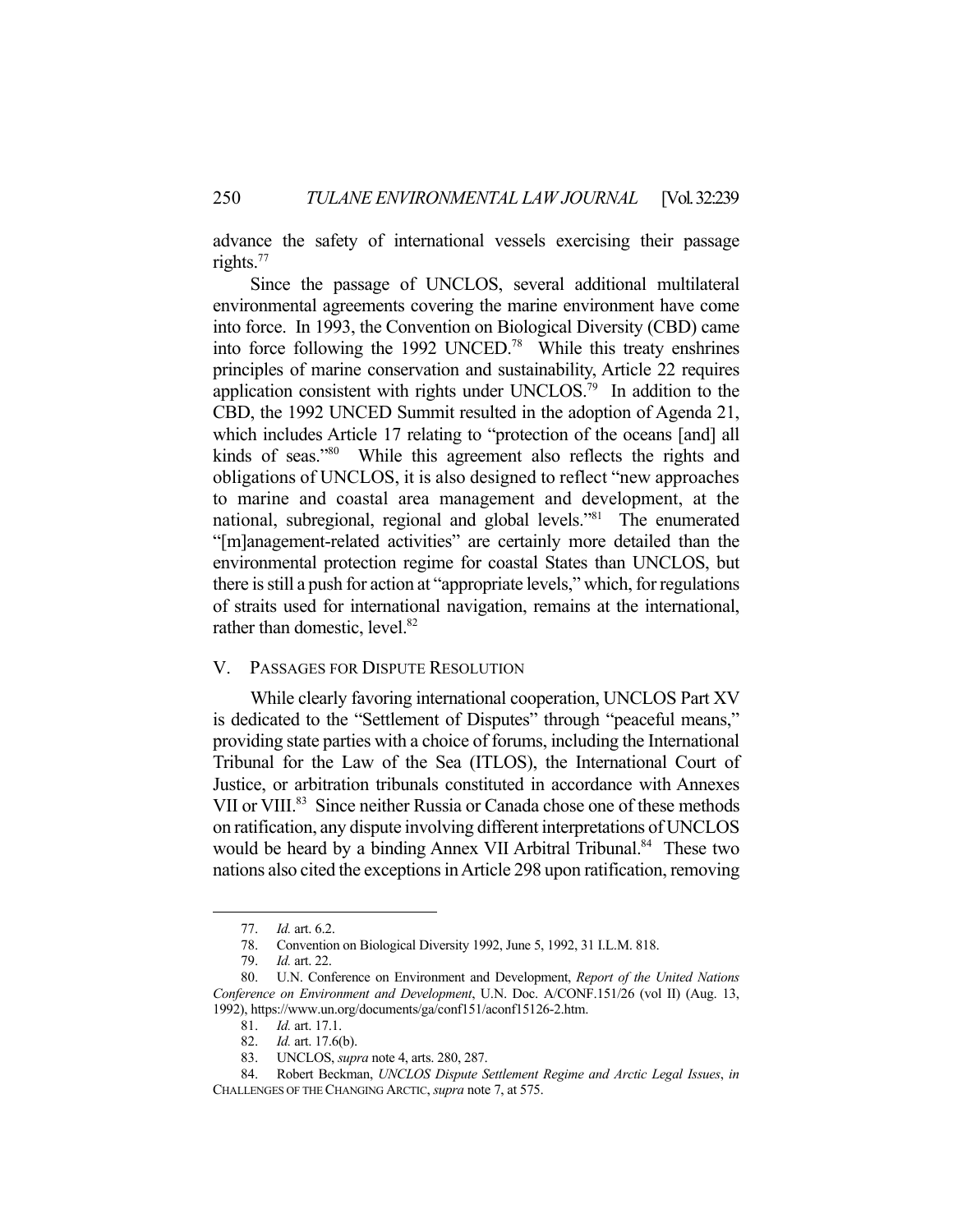disputes regarding sea boundary disputes, certain government vessels, with Russia going further, refusing to appear in the ITLOS action under Annex VII regarding the law enforcement dispute in the *Arctic Sunrise*. 85 The disclaimer against adjudicating disputes regarding historic title claimed by Canada over the Arctic Archipelago and the fact that these claims are outside the scope of UNCLOS and governed by customary international law means the full contours of the Arctic dispute are outside the scope of UNCLOS.<sup>86</sup> Passage rights and whether coastal state protections for the marine environment exceed their powers would be subject to compulsory procedures under Section 2 of Part XV if the issue cannot be resolved through negotiation. $87$  Similarly, a dispute regarding the interpretation of Article 234 would be resolved by a binding decision and cannot be excluded from consideration by an Article 298 reservation.<sup>88</sup>

 Despite the Article 234 grant of some exceptional authority to coastal States, UNCLOS clearly prefers regional measures and cooperative management, as evidenced by Part IX regarding semi-enclosed seas, Part XII, Section 2, regarding pollution control, and Part XIV, regarding marine scientific research.<sup>89</sup> Article 43, in the transit passage section, also encourages cooperation.<sup>90</sup> These cooperative measures have only been used to regulate traffic in the Straits of Malacca and Singapore Straits, resulting in a "Co-operative Mechanism" between Malaysia, Singapore, and Japan, established in  $2006<sup>91</sup>$  This mechanism followed ten years of negotiations at the IMO that included adopting a mandatory ship reporting system known as STRAITREP under SOLAS Regulation V/8-1 (Regulation V/11-1 as of July 1, 2002).<sup>92</sup> In contrast to strictly domestic measures, the three States negotiated together then sought international approval.

 In addition to recognizing specialized regional instruments negotiated between coastal and user states, the IMO has facilitated this process since 1991 through a process for designating particularly sensitive

 <sup>85.</sup> UNCLOS, *supra* note 4, art. 298; *The Arctic Sunrise* (*Kingdom of the Netherlands v. the Russian Federation),* Provisional Measures (Order of Nov. 22, 2013), ITLOS Reports 2013, 230.

<sup>86.</sup> Beckman, *supra* note 84, at 578-79.<br>87. Id. at 579, 581.<br>88. UNCLOS, *supra* note 4, art. 298.

*Id.* at 579, 581.

 <sup>88.</sup> UNCLOS, *supra* note 4, art. 298.

 <sup>89.</sup> *Id.*

 <sup>90.</sup> *Id.* art. 43.

 <sup>91.</sup> Robert Beckman, *Singapore Strives to Enhance Safety, Security, and Environmental Protection in Its Port and in the Straits of Malacca and Singapore*, 14 OCEAN &COASTAL L.J. 167, 192 (2009).

 <sup>92.</sup> IMO Res. MSC.73(69) (May 19, 1988).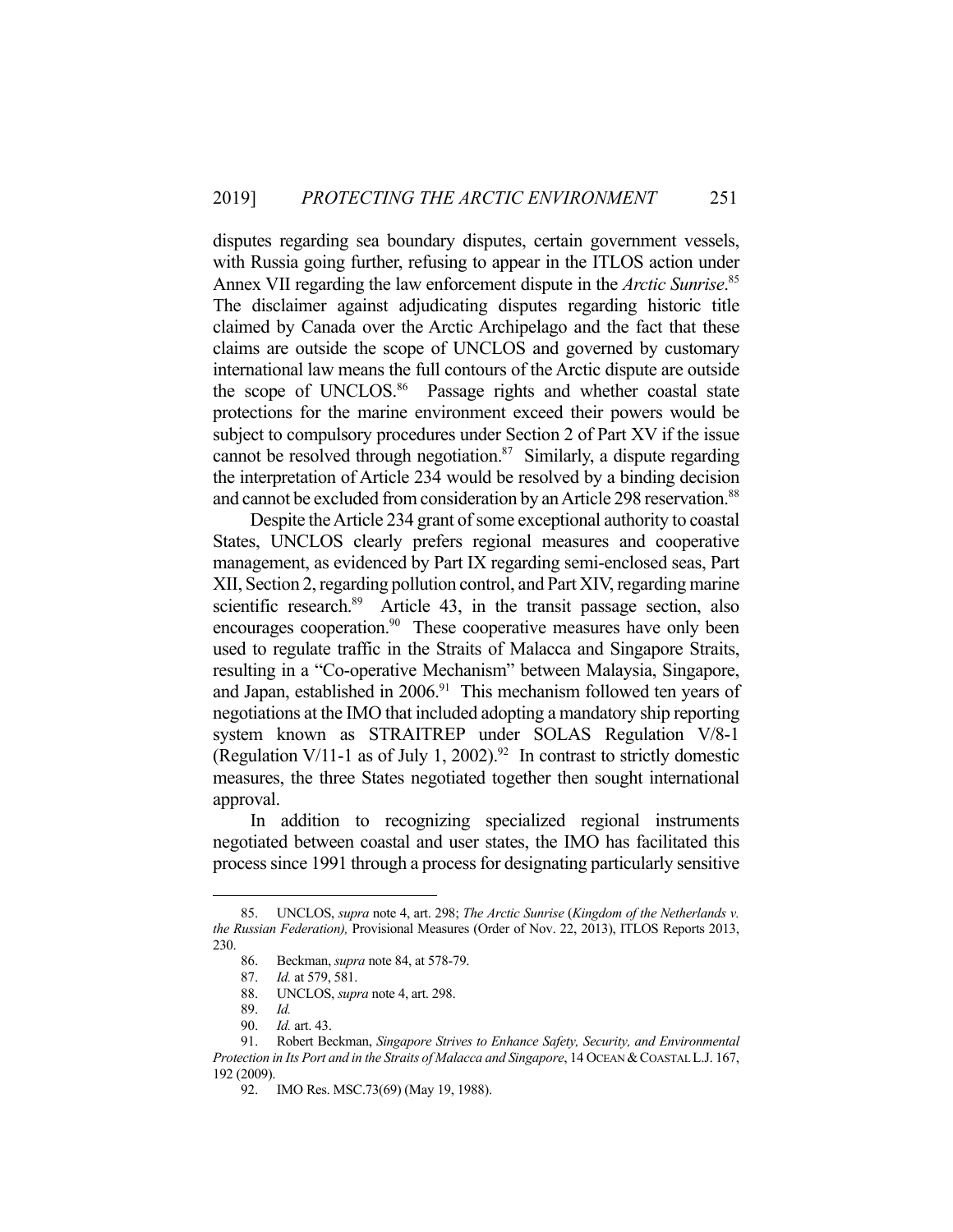sea areas (PSSAs).<sup>93</sup> This designation, updated in 2005, provides a standard set of criteria and mechanisms to balance the interests of coastal states and the shipping community.<sup>94</sup> Section 6 of the 2005 Guidelines allows for the "[d]evelopment and adoption of other measures aimed at protecting specific sea areas against environmental damage from ships, provided that they have an identified legal basis," such as the mandatory ship reporting measures covered in SOLAS Chapter  $V^{95}$ . The update recognized that "a strong current seemed to be emerging among international PSSA experts that the concept could be used to justify exceptional measures adopted by a coastal state . . . and that IMO processes might provide the necessary legal foundation for those extraordinary measures."96

 The first PSSA, in the Great Barrier Reef (GBR) in Australia's EEZ, included recommended compliance with Australia's system of compulsory pilotage. $97$  While the PSSA was effective at reducing ship damage to the GBR, ships continued to collide in the nearby Torres Strait between Australia and Papua New Guinea, leading the two nations to ask the IMO to extend the PSSA (and compulsory pilotage regime).<sup>98</sup> The IMO expanded the PSSA and voluntary pilotage regime to the Torres Strait in 2005 but referred the issue of compulsory pilotage to the IMO Legal Committee, who were unable to reach a conclusion about the legality of those measures in light of the UNCLOS restrictions against hindering transit passage in international straits.<sup>99</sup> In 2006, Australia adopted compulsory pilotage as an additional protective measure under the PSSA against the protests of the United States, Singapore, and others.<sup>100</sup> In light of the protests, the Australian regime is only compulsory for vessels over seventy meters and all oil, chemical, and liquified natural gas (LNG) carriers, it does not apply to sovereign vessels, and the penalties

 <sup>93.</sup> IMO Res. A.720(17) (Nov. 6, 1991), http://www.imo.org/en/KnowledgeCentre/Index ofIMOResolutions/Assembly/Documents/A.720%2817%29.pdf.

 <sup>94.</sup> Lalonde, *supra* note 27, at 166, 170-71.

 <sup>95.</sup> IMO Res. A.928(24), Revised Guidelines for the Identification and Designation of Particularly Sensitive Sea Areas (Dec. 1, 2005), http://www.imo.org/en/OurWork/Environment/ PSSAs/Documents/A24-Res.982.pdf.

 <sup>96.</sup> Lalonde, *supra* note 27, at 175.

 <sup>97.</sup> IMO Draft Res. MEPC.45(30), Protection of the Great Barrier Reef Region, IMO Doc. MEPC 30/24, annex 18 (Nov. 16, 2990), http://www.imo.org/en/KnowledgeCentre/IndexofIMO Resolutions/Marine-Environment-Protection-Committee-(MEPC)/Documents/MEPC.45(30).pdf.

 <sup>98.</sup> Jeanne Amy, *Historically Iced Out: Calling on the United States to Resolve Its International Law Disputes in the Arctic Ocean*, 40 TUL. MAR. L.J. 137, 151 (2015).

 <sup>99.</sup> Lalonde, *supra* note 27, at 177; *see also* UNCLOS, *supra* note 4, arts. 42, 44.

 <sup>100.</sup> Robert C. Beckman, *PSSAs and Transit Passage—Australia's Pilotage System in the Torres Strait Challenges the IMO and UNCLOS,* 38 OCEAN DEV. & INT'L L. 325, 326 (2007).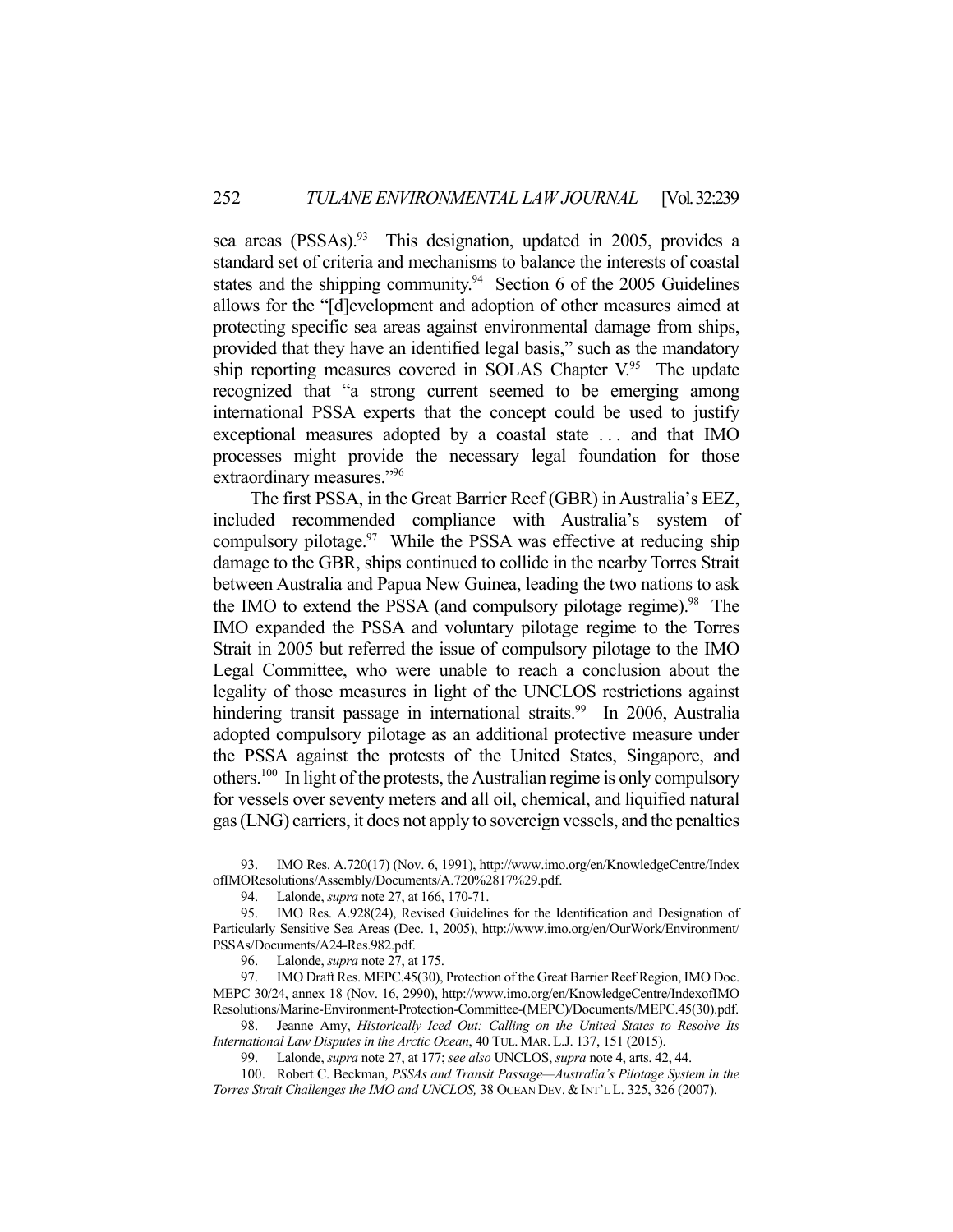for noncompliance are only assessed upon entry to an Australian port, leaving internationally transiting vessels outside their reach.<sup>101</sup> Australia's efforts to enact mandatory pilotage through the IMO was rejected despite the acknowledgement of the ecological value, documented vulnerabilities, and the restrained efforts to reach those goals. $102$ 

 The other strait used for international navigation to receive PSSA status is the Straits of Bonifacio situated between Corsica and Sardinia.<sup>103</sup> Throughout the 1990s and 2000s, the site received recognition under the Convention for the Protection of the Marine Environment and the Coastal Region of the Mediterranean,<sup>104</sup> as the Pelagos Sanctuary under the Specially Protected Marine Area of Mediterranean Importance,<sup>105</sup> as a Natura 2000 site of European Importance,<sup>106</sup> and through domestic legislation in Italy and France banning the passage of nationally flagged tankers carrying petroleum or other toxic substances.<sup>107</sup> Despite these efforts, the IMO listened to the concerns from user states about freedom of navigation, and the final PSSA only includes a provision for recommended pilotage.108

 In between the poles of the IMO and purely domestic legislation are regional organizations, specifically the Arctic Council, consisting of the eight Arctic states, six regional indigenous groups, and several non-Arctic observer states, including the European Union and China.109 The Arctic Council coordinates several working groups contributing scientific assessments and providing a soft law forum for Arctic cooperation and best practices conventions.110 As the Arctic Council becomes more global

 <sup>101.</sup> Lalonde, *supra* note 27, at 183 (quoting Sam Bateman & Michael White, *Compulsory Pilotage in the Torres Strait: Overcoming Unacceptable Risks to a Sensitive Marine Environment*  40 OCEAN DEV. &INT'L L. 184, 187-88.

 <sup>102.</sup> Lalonde, *supra* note 27, at 183.

 <sup>103.</sup> IMO MEPC, Designation of the Strait of Bonifacio as a Particularly Sensitive Sea Area, June 25, 2010, MEPC 61/9 (adopted by IMO Res. MEPC.204(62), July 15, 2011) [hereinafter MEPC 61/9], http://www.imo.org/en/KnowledgeCentre/IndexofIMOResolutions/Marine-Environment-Protection-Committee-(MEPC)/Documents/MEPC.204(62).pdf.

 <sup>104.</sup> Convention for the Protection of the Mediterranean Sea Against Pollution, Feb. 16, 1976 (amended and renamed Convention for the Protection of the Marine Environment and the Coastal Region of the Mediterranean, June 10, 1995).

 <sup>105.</sup> International Agreement for the Creation of a Mediterranean Sanctuary for Marine Mammals, Fr.-It.-Monaco, Nov. 25, 1999.

 <sup>106.</sup> *See* MEPC 61/9, *supra* note 103, at 4.

 <sup>107.</sup> *Id.* at 16-17.

 <sup>108.</sup> *Id.* at 15-16.

 <sup>109.</sup> *The Arctic Council: A Backgrounder,* ARTIC COUNCIL, https://arctic-council.org/index. php/en/about-us (last visited May 2, 2019).

 <sup>110.</sup> *See* Timo Koivurova & Malgorzata Smieszek, *The Arctic Council at 20: The Value of Flexibility*, WORLD POL'Y (Dec. 7, 2016), https://worldpolicy.org/2016/12/07/the-arctic-council-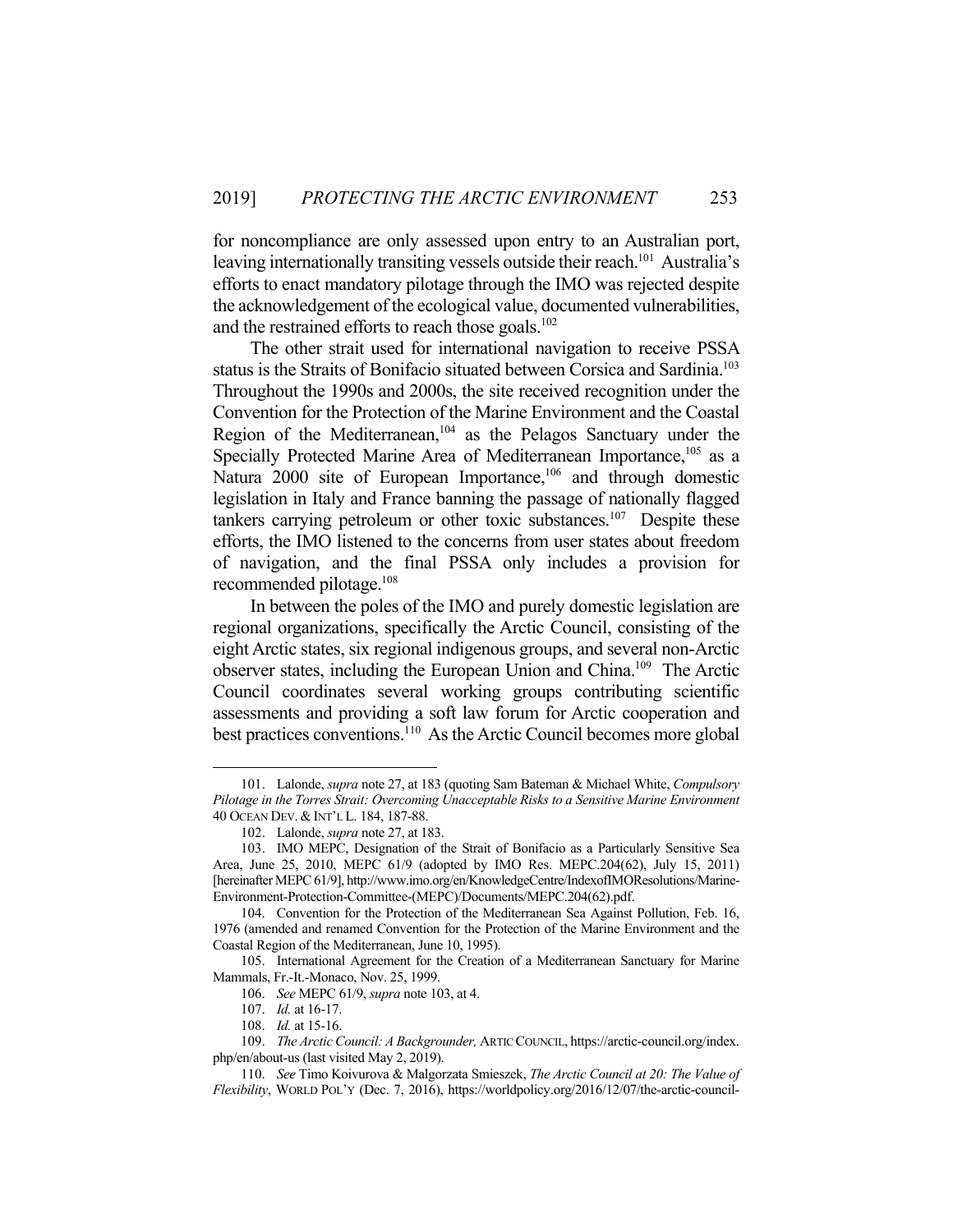by admitting Asian observer states and successfully negotiating a Central Arctic Fisheries Agreement (CAFA), it becomes another international step that Canada and Russia will not agree to.<sup>111</sup> While CAFA "acknowledge[s] that . . . ecosystems are changing due to climate change and other phenomena," it suggests that the Arctic is "relatively unexposed to human activities" and "the effects of these changes are not well understood." It is important that Arctic nations coordinate ecosystem management, but many of those States do not currently prioritize protecting nature when there is commercial potential.

## VI. FROM COLD WAR TO ICY PEACE TREATY

 Whether international interests in navigational freedoms are represented at the Arctic Council or the IMO, it is clear that the potential harm to the marine environment from increased shipping and industry could compound the harms of global warming in a location where few coastal states are operationally capable of carrying out safety measures. Canada, Russia, and the United States have interests—but their obligations must be fulfilled as a treaty instrument or PSSA. The opening commercial potential of the Russian Arctic stands in contrast to the protective environmental closing of the Canadian Arctic. The global interests in international shipping are slowly being bound by more restrictive environmental concerns about sea-level rise. Increasing usable commercial sea lanes while protecting the environment is still the goal of UNCLOS, even when its provisions conflict. Without clarification, these two conflicting regimes have negative impacts on other freedom of navigation disputes.

 If environmental protection is at the forefront of the treaty regime, there must be limited ability to exploit land-based resources in low-lying areas and enforceable restrictions on oil and other noxious substances, as any efforts that would hinder the return of ice must be considered in the context of the precautionary principle. Restrictions on land-based resource extraction can be accomplished domestically through a variety of measures, including increased Environmental Impact Assessment standards. Some restrictions on oil and other noxious substances were

at-20-the-value-of-flexibility/; ARTIC COUNCIL,ARTIC OFFSHORE OIL AND GAS GUIDELINES (2009), https://oaarchive.arctic-council.org/bitstream/handle/11374/63/Arctic-Guidelines-2009-13th-Mar 2009.pdf?sequence=1&isAllowed=y.

 <sup>111.</sup> Annex to the Agreement to Prevent Unregulated High Seas Fisheries in the Central Arctic Ocean, art. 3(3) (2018), https://eur-lex.europa.eu/resource.html?uri=cellar:2554f475-6e25- 11e8-9483-01aa75ed71a1.0001.02/DOC\_2&format=PDF.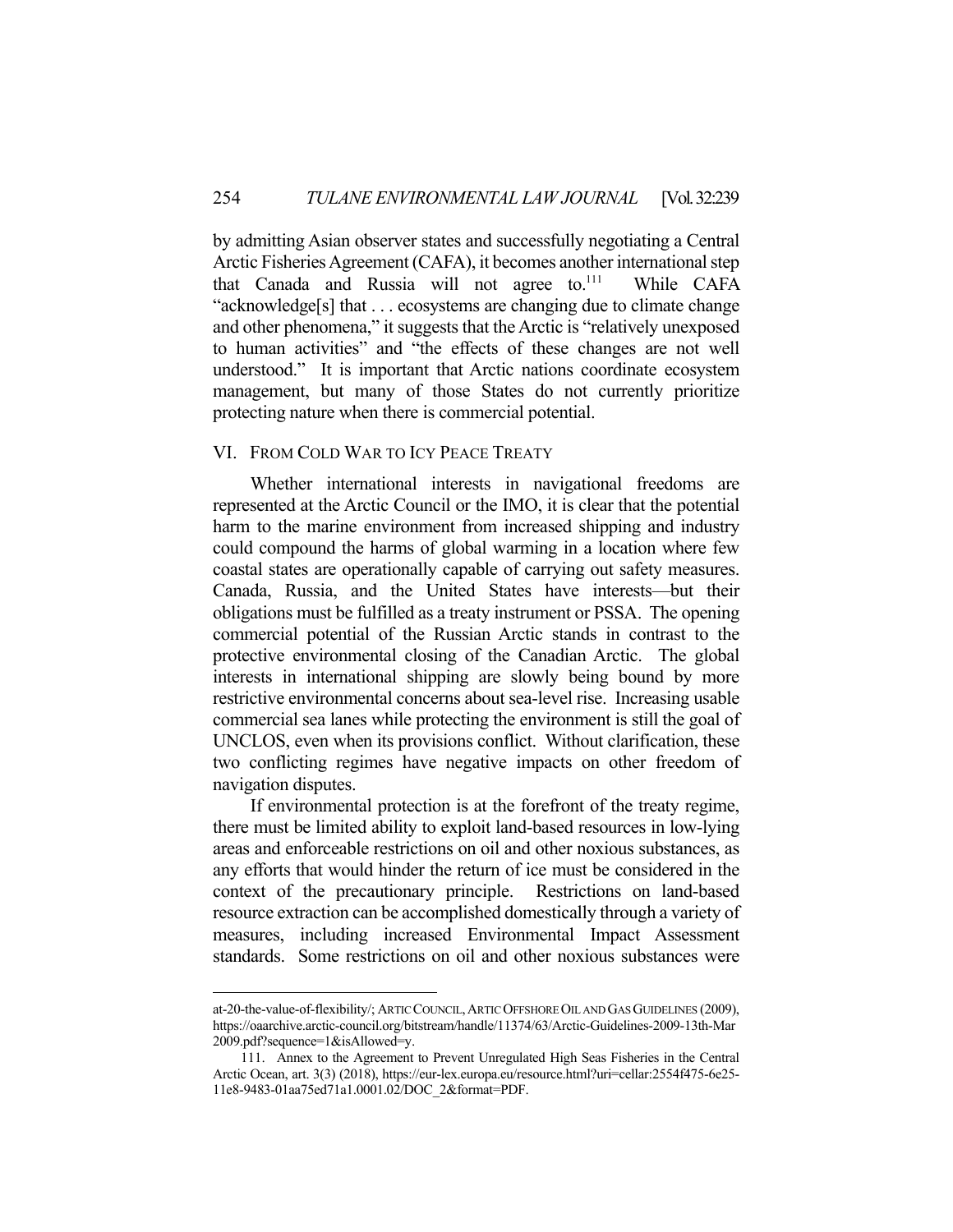adopted through the Polar Code, but it does not prohibit carrying heavy fuel oil in the Arctic, although pressure is mounting on the IMO to ban the practice as soon as possible.112 Reducing the presence of oil can also be done internationally by raising the liability caps under the 1996 International Convention on Civil Liability for Oil Pollution Damage (CLC Convention) and the 1971 International Convention on the Establishment of the International Fund for Compensation for Oil Pollution Damage (Fund Convention).<sup>113</sup> While the damage to any spill would be mostly environmental, the CLC Convention currently compensates minimally for environmental damage, requiring a much larger amendment that would have to outline how damage would be calculated, a quite controversial issue.<sup>114</sup> Aside from politics, there is nothing in Article 15 preventing regional application, especially if done in a comprehensive manner that is responsive to the plight of island nations and low-lying nations. $^{115}$ 

 Mirroring the mechanism for the Straits of Malacca rather than the Torres Strait would also mean establishing an "Aids to Navigation Fund" to improve navigational safety and environmental protection.<sup>116</sup> While collection of compulsory fees under Russian domestic law hampers transit passage, an internationally constituted fund could direct resources to sparse areas across the Arctic. With "only 1 percent of Canadian Arctic waters are adequately surveyed [and] 10 percent of nautical charts meet[ing] modern standards," Canada is unable to meet the standard for relying on Article 234.117 The Arctic Council's Arctic Marine Shipping Assessment (AMSA) report notes deficiencies in "hydrographic data and modern charting; navigational aids; icebreaker capacity; on-shore infrastructure, such as ports, roads, and beacons; and oil spill response capacity, including equipment and trained personnel."118 While costs of these have not been totaled by the Canadian government, their investment

 <sup>112.</sup> *IMO Progress on Arctic Heavy Fuel Oil Ban Welcomed by Environmental and Indigenous Groups*, HFO-FREE ARTIC (Oct. 10, 2018), https://www.hfofreearctic.org/en/2018/ 10/26/imo-progress-on-arctic-heavy-fuel-oil-ban-welcomed-by-environmental-and-indigenousgroups/.

 <sup>113.</sup> *See* INT'L OIL POLLUTION COMP. FUNDS, LIABILITY AND COMPENSATION FOR OIL POLLUTION DAMAGE (2018) [hereinafter CLC CONVENTION], https://www.iopcfunds.org/uploads/ tx\_iopcpublications/Text\_of\_Conventions\_e\_01.pdf; BYERS,*supra* note 44, at 44.

 <sup>114.</sup> CLCCONVENTION, *supra* note 113, at 7.

 <sup>115.</sup> *Id.* at 15-16.

 <sup>116.</sup> Beckman, *supra* note 91, at 192.

 <sup>117.</sup> PEW, THE INTEGRATED ARCTIC CORRIDORS FRAMEWORK 24 (2016), https://www. pewtrusts.org/-/media/assets/2016/04/the-integrated-arctic-corridors-framework.pdf.

 <sup>118.</sup> *Id.*